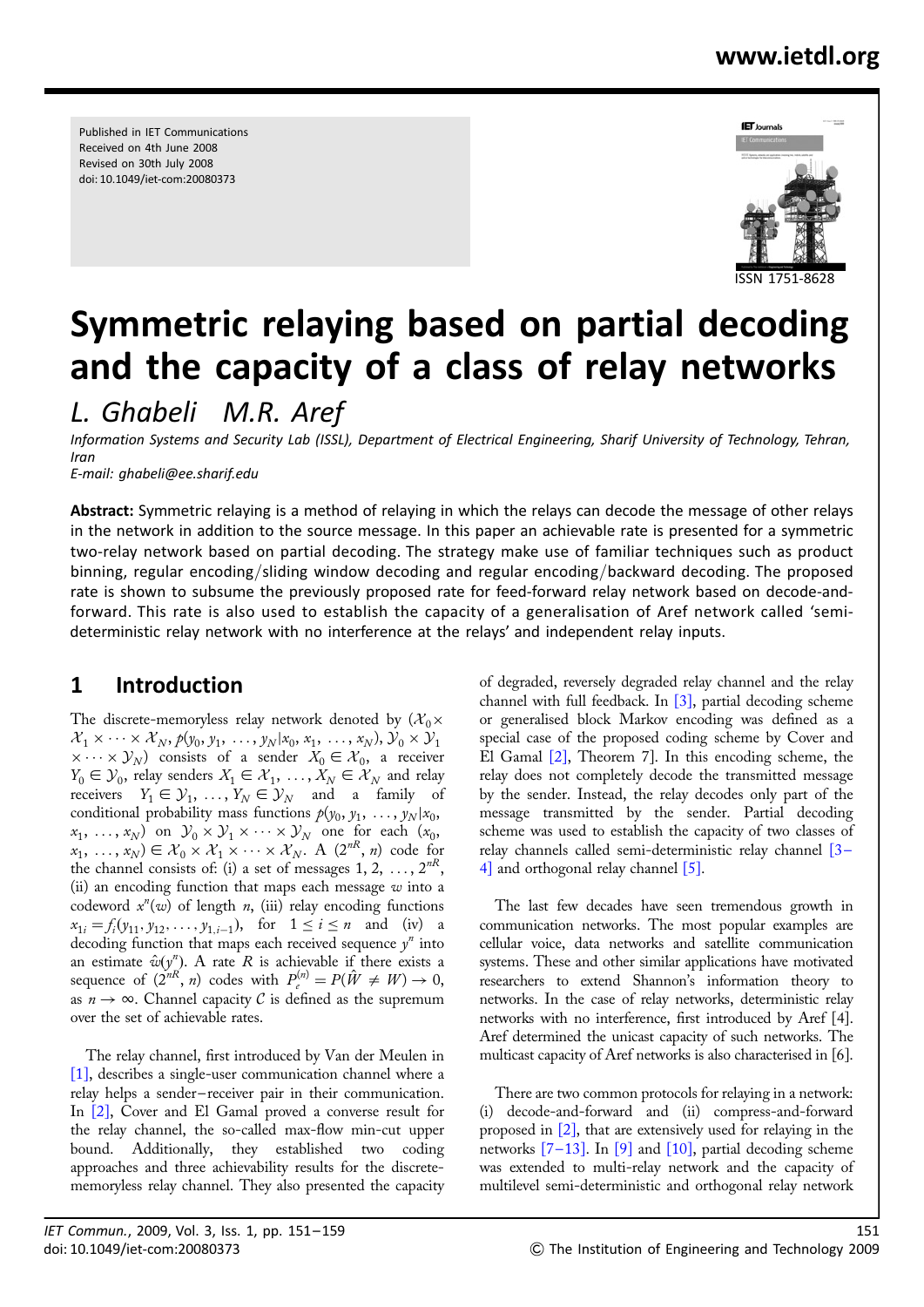was established. In  $[11]$ , mixed strategy consisting of partial decoding scheme and compress-and-forward was developed for multiple relay networks. In [12], a comprehensive partial decoding scheme based on regular encoding/sliding window decoding analysis was proposed, in which in contrast to  $[9-11]$ , all possible partial decoding states are considered between different parts of the messages of the source and the relays in a two-level relay network. In this way, the common and private parts of the message transmitted by the source are defined to be decoded by the appropriate relays. In the proposed relaying methods especially those which are based on decode-and-forward  $[9-12]$ , it is assumed that the relays are arranged in the feed-forward structure from the source to the destination, i.e. the message transmitted by the ith relay can only be decoded by the *j*th relay  $(j > i)$ , and cannot be decoded by the previous relays. This is a kind of multi-hopping. In [14] a different method of relaying named symmetric relaying was proposed. In symmetric relaying, the relays are arranged in the same position and no priorities are considered for any of them over the others in receiving the message of the source or the message of the other relays. The concept of symmetric relaying had been implicitly mentioned in Aref's thesis  $\begin{bmatrix} 4 \end{bmatrix}$  in 1980 to prove the capacity of a deterministic relay network with no interference (Aref network). In [14], the concept of symmetric relaying was explicitly defined for two-relay networks, in which each relay can completely decode the message of the other relay in addition to some part of the source message.

In this work we propose a new achievable rate for a two-relay network based on symmetric relaying and partial decoding. In the proposed rate, each relay can partially decode the message of the other relay and the source message. The proof involves current techniques such as product binning [15], regular encoding/sliding window decoding [7] and regular encoding/ backward decoding  $[16]$ . Then by using the proposed achievable rate we present the capacity of a generalisation of Aref network named 'semi-deterministic relay network with no interference and independent relay inputs'.

### 2 Symmetric relaying scheme

In [3], partial decoding is defined as a special case of Theorem 7 given in [2]. In this encoding scheme, the relay does not completely decode the transmitted message by the sender. Instead, the relay decodes only part of the message transmitted by the sender. A block Markov encoding time – frame is used in this scheme such that the relay decodes part of the message transmitted in the previous block and cooperates with the sender to transmit the decoded part of the message to the sink in current block.

In this section, we apply the concept of partial decoding scheme to the relay networks with two relays and present parallel relaying scheme. In Fig. 1, individual parts of the messages are shown. In this figure,  $(U_{01}^1, U_{01}^2)$  denotes part of the source message that is decoded by the first relay.



Figure 1 Relay networks with the individual parts of the messages at the sender and the relays shown in it

 $(U_{02}^1, U_{02}^2)$  denotes part of the source message that is decoded by the second relay.  $U_{12}$  denotes part of the transmitted message by the first relay that is decoded by the second relay.  $U_{21}$  denotes part of the transmitted message by the second relay that is decoded by the first relay. V denotes the cooperation variable. The rates of variables  $U_{01}^1$ ,  $U_{01}^2$ ,  $U_{12}^1$ ,  $U_{02}^1$ ,  $U_{02}^2$ ,  $U_{21}$  are shown by  $R_{01}^1$ ,  $R_{01}^2$ ,  $R_{12}^1$ ,  $R_{02}^1$ ,  $R_{02}^2$ ,  $R_{21}$ , respectively. The rate of the part of the message source that is directly decoded by the receiver is shown by  $R_{00}$ . The proposed rate is shown by the next theorem.

*Theorem 1:* For any relay networks  $(\mathcal{X}_0 \times \mathcal{X}_1 \times \mathcal{X}_2)$ ,  $p(y_0, y_1, y_2 | x_0, x_1, x_2), y_0 \times y_1 \times y_2$ , the capacity C is lower bounded by

$$
C\geq \sup_{\substack{\not p(v,u_{12},u_{21},u_{01}^1,u_{02}^1,u_{01}^2,u_{02}^2, x_0, x_1, x_2)}}\min
$$

$$
\left\{\begin{array}{l} I(X_0X_1X_2;Y_0),\\ I(U_{01}^1U_{01}^2;Y_1|X_1U_{21}U_{12}V)+I(U_{02}^2U_{21};Y_1|X_1U_{12}V)\\+I(X_0X_2;Y_0|X_1U_{01}^1U_{01}^2U_{02}^2U_{12}U_{21}V),\\ I(U_{02}^1U_{02}^2;Y_2|X_2U_{21}U_{12}V)+I(U_{01}^2U_{12};Y_2|X_2U_{21}V)\\+I(X_0X_1;Y_0|X_2U_{02}^1U_{01}^2U_{02}^2U_{12}U_{21}V),\\ I(U_{02}^2U_{21};Y_1|X_1U_{12}V)+I(U_{01}^2U_{12};Y_2|X_2U_{21}V)\\+I(X_0X_1X_2;Y_0|U_{01}^2U_{02}^2U_{12}U_{21}V),\\ I(U_{01}^1U_{01}^2;Y_1|X_1U_{12}U_{21}V)+I(U_{02}^1U_{02}^2;Y_2|X_2U_{12}U_{21}V)\\-I(U_{01}^1U_{01}^2;U_{02}^1U_{02}^2|X_1X_2U_{12}U_{21}V)\\+I(X_0;Y_0|X_1X_2U_{01}^1U_{02}^1U_{02}^2U_{12}U_{21}V)\\ \end{array}\right\} \tag{1}
$$

where the supremum is over all joint probability mass function  $p(x_0, x_1, x_2, u_{01}^1, u_{01}^2, u_{02}^1, u_{02}^2, u_{12}, u_{21}, v)$  on the product set

$$
V \times U_{12} \times U_{21} \times U_{01}^1 \times U_{01}^2 \times U_{02}^1 \times U_{02}^2 \times X_0 \times X_1 \times X_2
$$

such that

$$
(VU_{12}U_{21}U_{01}^1U_{01}^2U_{02}^1U_{02}^2) \to (X_0X_1X_2) \to Y_0 \tag{2}
$$

$$
U_{01}^1 \to (X_1, X_0) \to Y_0 \tag{3}
$$

$$
U_{02}^1 \to (X_2, X_0) \to Y_0 \tag{4}
$$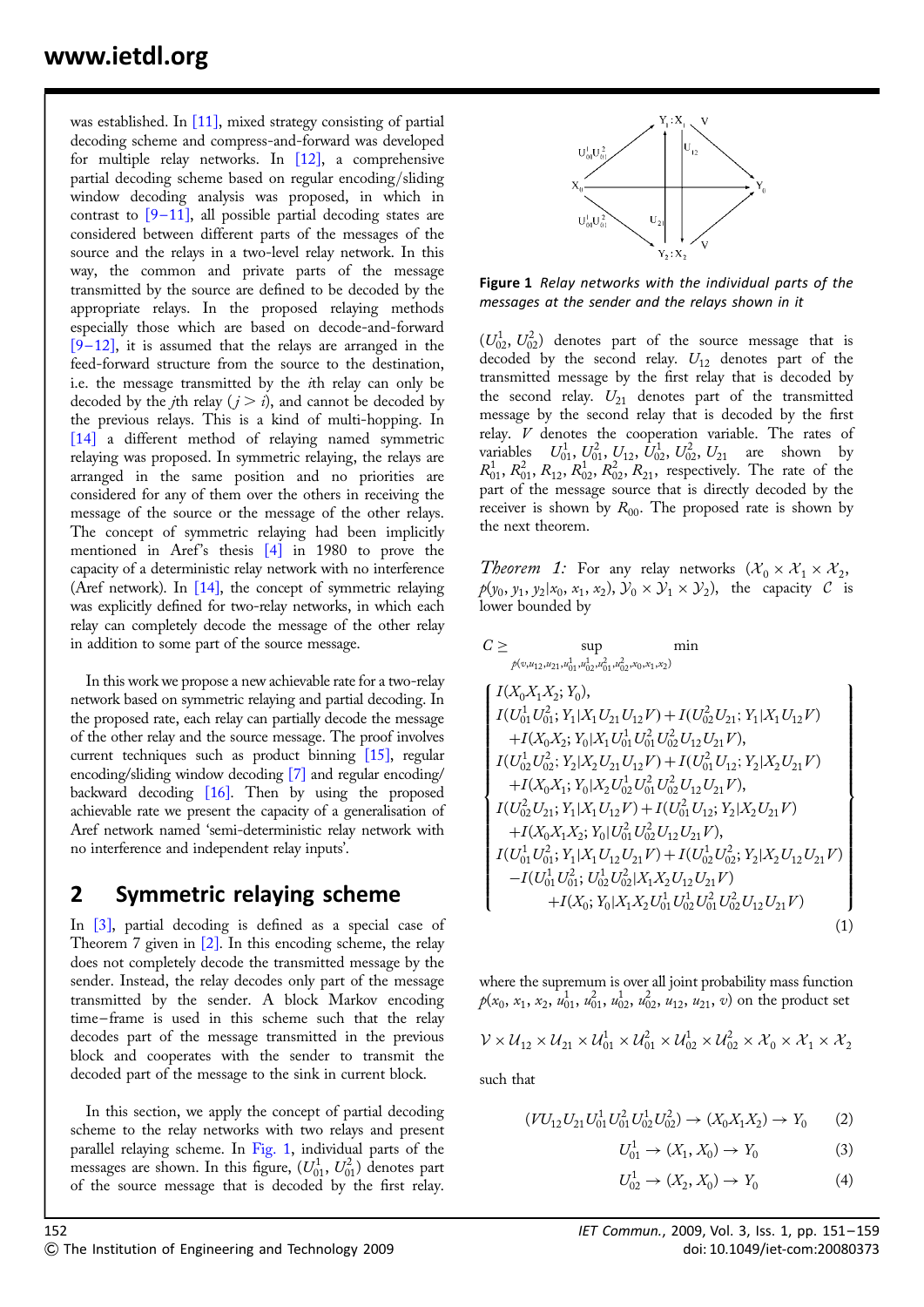Proof: For encoding, we make use of regular block Markov superposition encoding and for decoding we make use of backward decoding [16]. The message is divided into three independent parts. The first and second parts are decoded by the first and second relays, respectively, and the receiver can only make estimates of them, whereas the third part is directly decoded by the receiver. The sender and the relays cooperate in the next transmission block to remove the receiver's uncertainly about the first and second parts of the message. The messages at the relays are also divided into two parts, the first part of the message is decoded by the other relay, whereas the second part is directly decoded by the receiver. Fig. 1 shows the individual parts of the messages at the sender and the relays in the proposed coding scheme.

Consider a block Markov encoding scheme with B blocks of transmission, each of *n* symbols. A sequence of  $(B - 2)$ messages  $w_i$ ,  $i = 1, 2, ..., B - 2$ , each selected independently and uniformly over  $W$  is to be sent in  $nB$ transmissions. (Note that as  $B \to \infty$ , for fixed *n*, the rate  $R(B-2)/B$  is arbitrarily close to R.) The same codebook is used in each block of transmission. Each relay tries to send the information about the messages to the sink as much as possible through the direct link between the relay and the sink and if there is some more information, through the other relay.

We show that, for any joint probability mass function  $p(x_0, x_1, x_2, u_{01}^1, u_{01}^2, u_{02}^1, u_{02}^2, u_{12}, u_{21}, v)$ , there exists at least a sequence of codebooks  $C_n$ , such that  $P_e^{(n)} \to 0$  as  $n \to \infty$  if  $R \leq C$ , where

$$
R = R_{00} + R_{01}^1 + R_{01}^2 + R_{02}^1 + R_{02}^2 \tag{5}
$$

Random coding:

For any joint probability mass function

$$
p(x_0, x_1, x_2, u_{01}^1, u_{01}^2, u_{02}^1, u_{02}^2, u_{12}, u_{21}, v)
$$
  
=  $p(x_0|x_1, x_2, u_{01}^1, u_{01}^2, u_{02}^1, u_{02}^2, u_{12}, u_{21}, v)$   
 $\times p(u_{01}^1|u_{01}^2, x_1, u_{12}, u_{21}, v)p(u_{02}^1|u_{02}^2, x_2, u_{12}, u_{21}, v)$   
 $\times p(u_{01}^2|u_{12}, u_{21}, v)p(u_{02}^2|u_{12}, u_{21}, v)$   
 $\times p(x_1|u_{12}, v)p(x_2|u_{21}, v)p(u_{12}|v)p(u_{21}|v)p(v)$  (6)

on the product set

$$
\mathcal{V}\times\mathcal{U}_{12}\times\mathcal{U}_{21}\times\mathcal{U}_{01}^1\times\mathcal{U}_{01}^2\times\mathcal{U}_{02}^1\times\mathcal{U}_{02}^2\times\mathcal{X}_0\times\mathcal{X}_1\times\mathcal{X}_2
$$

1. Generate  $2^{n(R_{01}^2+R_{02}^2)}$  i.i.d.  $v^n$  sequences each with probability  $p(v^n) = \prod_{i=1}^n p(v_i)$ . Index them as  $v^n(m_v)$ , where  $m_v \in [1, 2^{n(R_{01}^2 + R_{02}^2)}].$ 

2. For each  $v^n(m_v)$ , generate  $2^{nR_{01}^2}$  i.i.d.  $u_{12}^n$  sequences each with probability  $p(u_{12}^n | v^n) = \prod_{i=1}^n p(u_{12,i} | v_i)$ . Index them as  $u_{12}^n(m_{12}|m_v)$ , where  $m_{12} \in [1, 2^{nR_{01}^2}]$ .

3. For each  $v^n(m_v)$ , generate  $2^{nR_{02}^2}$  i.i.d.  $u_{21}^n$  sequences each with probability  $p(u_{21}^n | v^n) = \prod_{i=1}^n p(u_{21,i} | v_i)$ . Index them as  $u_{21}^n(m_{21}|m_v)$ , where  $m_{21} \in [1, 2^{nR_{02}^2}]$ .

4. For each  $v^n(m_v)$ , and  $u_{12}^n(m_{12}|m_v)$ , generate  $2^{nR_{01}^1}$  i.i.d.  $x_1^n$ sequences each with probability  $p(x_1^n | u_{12}^n, v^n) =$ <br> $\prod^n \rho(x_n | u_{n-1}^n)$  lindex them as  $x^n (m \mid m \mid m)$  where  $\prod_{i=1}^{n} p(x_{1,i}|u_{12,i}, v_i)$ . Index them as  $x_1^{n}(m_{10}|m_{12}, m_v)$ , where  $m_{10} \in [1, 2^{nR_{01}^1}].$ 

5. For each  $v^n(m_v)$  and  $u_{21}^n(m_{21}|m_v)$ , generate  $2^{nR_{02}^1}$  i.i.d.  $x_2^n$  sequences each with probability  $p(x_2^n | u_{21}^n, v^n) =$ <br> $\prod^n_{n=1}$   $p(x_1 | u_{n-1}^n, v_n)$  lindex them as  $x^n (m \mid m \mid m)$  where  $\prod_{i=1}^{n} p(x_{2,i}|u_{21,i}, v_i)$ . Index them as  $x_2^{n}(m_{20}|m_{21}, m_v)$ , where  $m_{20} \in [1, 2^{nR_{02}^1}].$ 

6. For each  $v^n(m_v)$ ,  $u_{12}^n(m_{12}|m_v)$  and  $u_{21}^n(m_{21}|m_v)$ , generate  $2^{nR_{01}^2}$  i.i.d  $u_{01}^{2n}$  each with probability  $p(u_{01}^{2n}|u_{12}^n, u_{21}^n, v^n) =$ <br> $\prod_{i=1}^n |u_{0i}^{2n}| \leq |u_{0i}|$  and  $\prod_{i=1}^n |v_{0i}^{2n}| \leq |v_{0i}|$  $\sum_{i=1}^{n} p(u_{01,i}^2 | u_{12,i}, u_{21,i}, v_i)$ . Index them as  $u_{01}^{2n}(m_{01}^2 | m_{12,i})$  $m_{21}, m_v$ ), where  $m_{01}^2 \in [1, 2^{nR_{01}^2}]$ .

7. For each  $v^n(m_v)$ ,  $u_{12}^n(m_{12}|m_v)$  and  $u_{21}^n(m_{21}|m_v)$ , generate  $2^{nR_{02}^2}$  i.i.d  $u_{02}^{2n}$  each with probability  $p(u_{02}^{2n}|u_{12}^n, u_{21}^n, v^n) =$ <br> $\prod_{i=1}^n |u_{02}^{2n} - u_{12}^{2n}| \leq |u_{02}^{2n} - u_{12}^{2n}| \leq |u_{02}^{2n} - u_{12}^{2n}| \leq |u_{02}^{2n} - u_{12}^{2n}| \leq |u_{02}^{2n} - u_{12}^{2n}| \leq |u_{02}^{2n$  $\sum_{i=1}^{n} p(u_{02,i}^2 | u_{12,i}, u_{21,i}, v_i)$ . Index them as  $u_{02}^{2n}(m_{02}^2 | m_{12,i})$  $m_{21}, m_v$ ), where  $m_{02}^2 \in [1, 2^{nR_{02}^2}]$ .

8. For each  $v''_1(m_v), u''_{12}(m_{12}|m_v), u''_{21}(m_{21}|m_v), x''_1(m_{10}|m_v)$  $m_{12}$ ,  $m_v$ ) and  $u_{01}^{2n}(m_{01}^2|m_{12}^2, m_{21}^2, m_v)$ , generate  $2^{nR_{01}^{(1)}}$  i.i.d  $u_{01}^{(2)}$ <br>sequences each with probability  $p(u_{01}^{1n}|u_{01}^{2n}, x_1^n, u_{12}^n, u_{21}^n, v^n)$  =  $\sum_{i=1}^{n} p(u_{01,i}^1|u_{01,i}^2, x_{1,i}, u_{12,i}, u_{21,i}, v_i)$ . Index them as  $u_{01}^{1n}(m_{01}^1|$  $m_{01}^2$ ,  $m_{10}$ ,  $m_{21}$ ,  $m_{12}$ ,  $m_v$ ), where  $m_{01}^1 \in [1, 2^{nR_{01}^1}]$ .

9. For each  $v^n(m_v)$ ,  $u_{12}^n(m_{12}|m_v)$ ,  $u_{21}^n(m_{21}|m_v)$ ,  $x_2^n(m_{20}|m_{21})$ ,  $m_v$ ) and  $u_{02}^{2n}(m_{02}^2|m_{12}, m_{21}, m_v)$ , generate  $2^{nR_{02}^1}$  i.i.d  $u_{02}^{1n}$ sequences each with probability  $p(u_{02}^{1n}|u_{02}^2, x_2^n, u_{12}^n,$  $u_{21}^n, v^n) = \prod_{i=1}^n p(u_{02,i}^1 | u_{02,i}^2, x_{2,i}, u_{12,i}, u_{21,i}, v_i)$ . Index them as  $u_{02}^{1n}(m_{02}^1 | m_{02}^2, m_{20}, m_{21}, m_{12}, m_v)$ , where  $m_{02}^1 \in [1, 2^{nR_{02}^1}]$ .

10. For each  $v^n(m_v)$ ,  $u_{12}^n(m_{12}|m_v)$ ,  $u_{21}^n(m_{21}|m_v)$ ,  $x_1^n(m_{10}$  $(m_{12}, m_v), x_2^n(m_{20}|m_{21}, m_v), u_{01}^{2n}(m_{01}^2|m_{12}, m_{21}, m_v), u_{02}^{2n}(m_{02}^2|m_{12}^2,m_v)$  $m_{12}, m_{21}, m_v$ ),  $u_{01}^{1n}(m_{01}^1 | m_{01}^2, m_{10}, m_{21}, m_{12}, m_v)$ ,  $u_{02}^{1n}(m_{02}^1 | m_{02}^2, m_v)$  $m_{20}, m_{21}, m_{12}, m_v$ ), generate  $2^{nR_{00}}$  i.i.d  $x_0^n$  sequences each with probability

$$
p(x_0^n|u_{01}^{1n}, u_{02}^{1n}, u_{01}^{2n}, u_{02}^{2n}, x_1^n, x_2^n, u_{12}^n, u_{21}^n, v^n)
$$
  
= 
$$
\prod_{i=1}^n p(x_{0,i}|u_{01,i}^1, u_{02,i}^1, u_{01,i}^2, u_{02,i}^2, x_{1,i}, x_{2,i}, u_{12,i}, u_{21,i}, v_i)
$$

Index them as  $x_0^n(m_{00,i}|m_{01,i}^1, m_{01,i}^2, m_{02,i}^1, m_{02,i}^2, m_{10,i}^2, m_{20,i}^2)$  $m_{12,i}, m_{21,i}, m_{v,i}$ ,  $m_{00} \in [1, 2^{nR_{00}}]$ .

The index  $m_{10}$  represents the index  $m_{01}^1$  of the previous block. The index  $m_{20}$  represents the index  $m_{02}^1$  of the previous block. The index  $m_{12}$  represents the index  $m_{01}^2$  of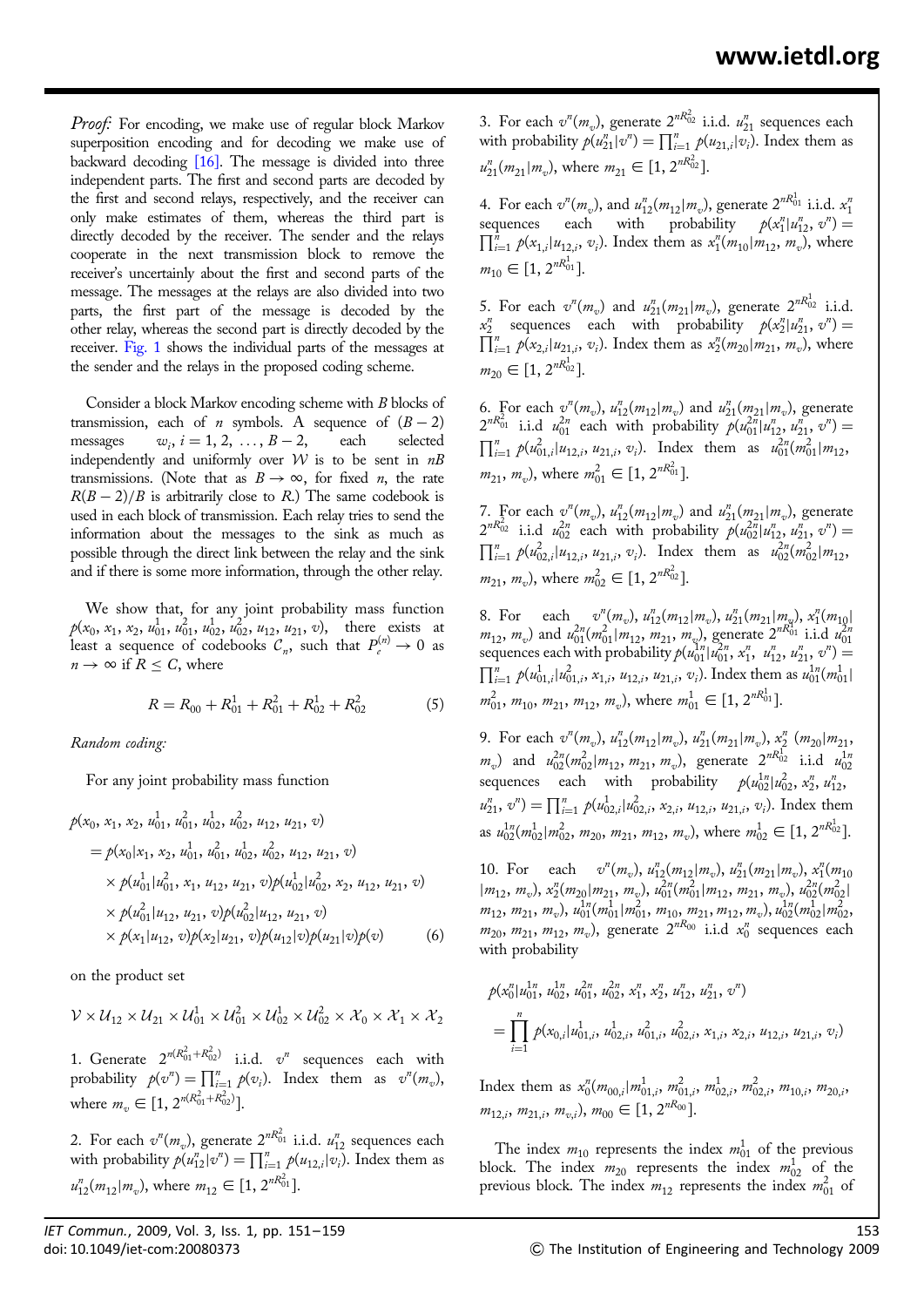the previous block. The index  $m_{21}$  represents the index  $m_{02}^2$  of the previous block.  $m_v$  represents the pair indices  $(m_{12}, m_{21})$ of the previous block.

Repeating the above processes  $(a)$ – $(j)$  independently, we generate another random codebooks  $C_1$  similar to  $C_0$ . We will use these two codebooks in a sequential way as follows: in block  $b = 1, \ldots, B$ , the codebook  $\mathcal{C}_{b \text{ mode } 2}$  is used. Hence, in any two consecutive blocks, codewords from different blocks are independent. This is a property we will use in the analysis of the probability of error.

The codebook and bin assignment are revealed to all parties.

Encoding: Encoding is performed in the following Markov fashion: let  $w_i = (m_{00,i}, m_{01,i}^1, m_{01,i}^2, m_{02,i}^1, m_{02,i}^2)$  be the new message to be transmitted in block i. Assume that the first and second relays have estimates of (  $\hat{\hat{m}}_{01,i-1}^1$  ,  $\hat{\hat{m}}_{01,i-1}^2$  $\hat{\hat{m}}_{21,i-1}$  and  $(\hat{\hat{m}}_{02,i-1}^1, \hat{\hat{m}}_{02,i-1}^2, \hat{\hat{m}}_{12,i-1})$  of the previous indices  $(m_{01,i-1}^1, m_{01,i-1}^2, m_{21,i-1})$  and  $(m_{02,i-1}^1, m_{02,i-1}^2,$  $m_{12,i-1}$ ), respectively. Since both relays know  $(m_{12,i-1}, m_{12,i-1}, m_{12,i})$  $m_{21,i-1}$ ), they try to send it to the sink by the cooperation variable  $v_i$ . In this fashion, the first and second relays transmissions in block *i* are  $x_1^n(m_{10,i}|m_{12,i}, m_{v,i})$  and  $x_2^n(m_{20,i})$  $|m_{21,i}, m_{v,i}\rangle$ , respectively, where  $m_{12,i} = \hat{\hat{m}}_{01,i-1}^2$ ,  $m_{21,i} =$  $\hat{\hat{m}}_{02,i-1}^2$ ,  $m_{10,i} = \hat{\hat{m}}_{01,i-1}^1$  and  $m_{20,i} = \hat{\hat{m}}_{02,i-1}^1$ . The sender at block *i* knowing  $(m_{01,i}^1, m_{01,i}^2), (m_{02,i}^1, m_{02,i}^2)$  (the parts of the messages transmitted to the relays in block i),  $(m_{01,i-1}^1, m_{01,i-1}^2), (m_{02,i-1}^1, m_{02,i-1}^2)$  and hence  $m_{10,i}, m_{20,i},$  $m_{12,i}$ ,  $m_{21,i}$ , transmits  $x_0^n(m_{00,i}|m_{01,i}^1, m_{01,i}^2, m_{02,i}^1, m_{02,i}^2)$  $m_{10,i}$ ,  $m_{20,i}$ ,  $m_{12,i}$ ,  $m_{21,i}$ ,  $m_{v,i}$ ) implicity including  $u_{01}^{1n}(m_{01}^1)$  $|m_{01}^2, m_{10}, m_{21}, m_{12}, m_v|, u_{02}^{1n} (m_{02}^1 | m_{02}^2, m_{20}, m_{21}, m_{12}, m_v),$  $u_{01}^{2n}(m_{01}^2|m_{12}, m_{21}, m_v)$  and  $u_{02}^{2n}(m_{02}^2|m_{12}, m_{21}, m_v)$ .

Decoding: Assume that at the end of block  $(i - 1)$ , the first relay knows  $(m_{01,1}^1, m_{01,2}^1, \ldots, m_{01,i-1}^1), (m_{01,1}^2, m_{01,2}^2, \ldots,$  $m_{01,i-1}^2$ ,, $(m_{10,1},m_{10,2},\ldots,m_{10,i})$ , $(m_{12,1},m_{12,2},\ldots,m_{12,i})$ , $(m_{21,1},m_{22,2},\ldots,m_{22,i})$  $m_{21,2}, \ldots, m_{21,i-1}$ ) and  $(m_{v,1}, m_{v,2}, \ldots, m_{v,i})$ . The second relay knows  $(m_{02,1}^1, m_{02,2}^1, \ldots, m_{02,i-1}^1), (m_{02,1}^2, m_{02,2}^2, \ldots, m_{02,i-1}^2),$  $(m_{20,1},m_{20,2},\ldots,m_{20,i}), (m_{21,1},m_{21,2},\ldots,m_{21,i}), (m_{12,1},m_{22,2},\ldots,m_{21,i})$  $m_{12,2}, \ldots, m_{12,i-1}$  and  $(m_{v,1}, m_{v,2}, \ldots, m_{v,i}).$ 

At the end of block i

1. (At the first relay) The first relay declares  $\hat{\hat{m}}_{21,i} = m_{21,i}$  or equivalently  $\hat{\hat{m}}_{02,i-1}^2 = m_{02,i-1}^2$  was sent by looking for unique index  $m_{21}$  such that

$$
\begin{pmatrix} u_{21}^n(\hat{\hat{m}}_{21,i}|\hat{\hat{m}}_{v_i}), u_{12}^n(\hat{\hat{m}}_{12,i}|\hat{\hat{m}}_{v_i}), \\ x_1^n(\hat{\hat{m}}_{10,i}|\hat{\hat{m}}_{v_i}, \hat{\hat{m}}_{12,i}), v^n(\hat{\hat{m}}_{v_i}), y_1^n(i) \end{pmatrix} \in \mathcal{A}_{\epsilon}^n
$$

and

$$
\left( \begin{smallmatrix} u_{02}^{2n}(\hat{\hat{m}}_{02,i}^{2}|\hat{\hat{m}}_{12,i}, \ \hat{\hat{m}}_{21,i}, \ \hat{\hat{m}}_{21,i}, \ \hat{\hat{m}}_{v,i}), \\ u_{21,i}^n(\hat{\hat{m}}_{21,i}|\hat{\hat{m}}_{v_i}), u_{12}^n(\hat{\hat{m}}_{12,i}|\hat{\hat{m}}_{v_i}), \\ x_1^n(\hat{\hat{m}}_{10,i}|\hat{\hat{m}}_{v_i}, \ \hat{\hat{m}}_{12,i}), v^n(\hat{\hat{m}}_{v_i}), y_1^n(i) \end{smallmatrix} \right) \in \mathcal{A}_{\epsilon}^n
$$

this can be done with arbitrary small probability of error if  $n$  is sufficiently large and

$$
R_{02}^2 < I(U_{02}^2 U_{21}; Y_1 | X_1 U_{12} V) \tag{7}
$$

The proof can be done by regular encoding/sliding window decoding technique and [11, lemma 1], based on the fact that according to (6),  $I(U_{02}^2 U_{21}; X_1 U_{12} | V) = 0$ .

2. (At the first relay) The first relay declares  $\hat{\hat{m}}_{01,i}^1 = m_{01,i}^1$ and  $\hat{m}_{01,i}^2 = m_{01,i}^2$  were sent by looking for unique indices  $m_{01}^1$  and  $m_{01}^2$  such that

$$
\begin{pmatrix} u_{01}^{1n}(\hat{\hat{m}}_{01,i}^{1}|\hat{\hat{m}}_{01,i}^{2}, \hat{\hat{m}}_{10,i}, \hat{\hat{m}}_{12,i}, \hat{\hat{m}}_{21,i}, \hat{\hat{m}}_{v,i}), \\ u_{01}^{2n}(\hat{\hat{m}}_{01,i}^{2}|\hat{\hat{m}}_{12,i}, \hat{\hat{m}}_{21,i}, \hat{\hat{m}}_{v,i}), \\ x_{1}^{n}(\hat{\hat{m}}_{10,i}|\hat{\hat{m}}_{12,i}, \hat{\hat{m}}_{v_i}), u_{21}^{n}(\hat{\hat{m}}_{21,i}|\hat{\hat{m}}_{v_i}), \\ u_{12}^{n}(\hat{\hat{m}}_{12,i}|\hat{\hat{m}}_{v_i}), v^{n}(\hat{\hat{m}}_{v_i}), y_{1}^{n}(i) \end{pmatrix} \in \mathcal{A}_{\epsilon}^{n}
$$

this can be done with arbitrary small probability of error if  $n$  is sufficiently large and

$$
R_{01}^1 + R_{01}^2 < I(U_{01}^1 U_{01}^2; Y_1 | X_1 U_{12} U_{21} V) \tag{8}
$$

The proof is based on joint decoding of (  $\hat{\hat{m}}_{01}^{1},$   $\hat{\hat{m}}_{01}^{2}$ ), in this way the probability of error is expressed as

$$
P_{e}^{n} = \sum_{(m_{01}^{1}, m_{01}^{2}) \in [1, 2^{nR_{01}^{1}}] \times [1, 2^{nR_{01}^{2}}] } \sum_{(u_{01}^{1}, u_{01}^{2}, x_{1}, u_{12}, u_{21}, v_{y1}) \in \mathcal{A}_{\epsilon}^{n}}
$$
  
\n
$$
\times \left( \frac{p(u_{01}^{1}|u_{01}^{2}, x_{1}, u_{12}, u_{21}, v)p(u_{01}^{2}|u_{12}, u_{21}, v)}{p(y_{1}|x_{1}, u_{12}, u_{21}, v)p(x_{1}, u_{12}, u_{21}, v)} \right)
$$
  
\n
$$
= 2^{n(R_{01}^{1} + R_{01}^{2})} ||A_{e}^{n}|| 2^{-n(H(U_{01}^{1}|U_{01}^{2}X_{1}U_{12}U_{21}V) - \epsilon)}
$$
  
\n
$$
\times 2^{-n(H(U_{01}^{2}|U_{12}U_{21}V) - \epsilon)} 2^{-n(H(Y_{1}|X_{1}U_{12}U_{21}V) - \epsilon)}
$$
  
\n
$$
\times 2^{-n(H(X_{1}U_{12}U_{21}V) - \epsilon)}
$$
  
\n
$$
= 2^{n(R_{01}^{1} + R_{01}^{2})} 2^{n(H(Y_{1}U_{01}^{1}U_{01}^{2}X_{1}U_{12}U_{21}V) + \epsilon)}
$$
  
\n
$$
\times 2^{-n(H(U_{01}^{1}|U_{01}^{2}X_{1}U_{12}U_{21}V) - \epsilon)} 2^{-n(H(U_{01}^{2}|U_{12}U_{21}V) - \epsilon)}
$$
  
\n
$$
\times 2^{-n(H(Y_{1}|X_{1}U_{12}U_{21}V) - \epsilon)} 2^{-n(H(X_{1}U_{12}U_{21}V) - \epsilon)}
$$
  
\n
$$
\frac{(a)}{2} 2^{n(R_{01}^{1} + R_{01}^{2})} 2^{n(H(Y_{1}U_{01}^{1}U_{01}^{2}X_{1}U_{12}U_{21}V) + \epsilon)}
$$
  
\n
$$
\times 2^{-n(H(U_{01}^{1}|U
$$

$$
\times 2^{-n(H(Y_1|X_1U_{12}U_{21}V)-\epsilon)}2^{-n(H(X_1U_{12}U_{21}V)-\epsilon)}
$$

$$
=2^{n(R_{01}^1+R_{01}^2)}2^{-n(I(U_{01}^1U_{01}^2;Y_1|X_1U_{12}U_{21}V)-5\epsilon)}
$$

 $\heartsuit$  The Institution of Engineering and Technology 2009 doi: 10.1049/iet-com:20080373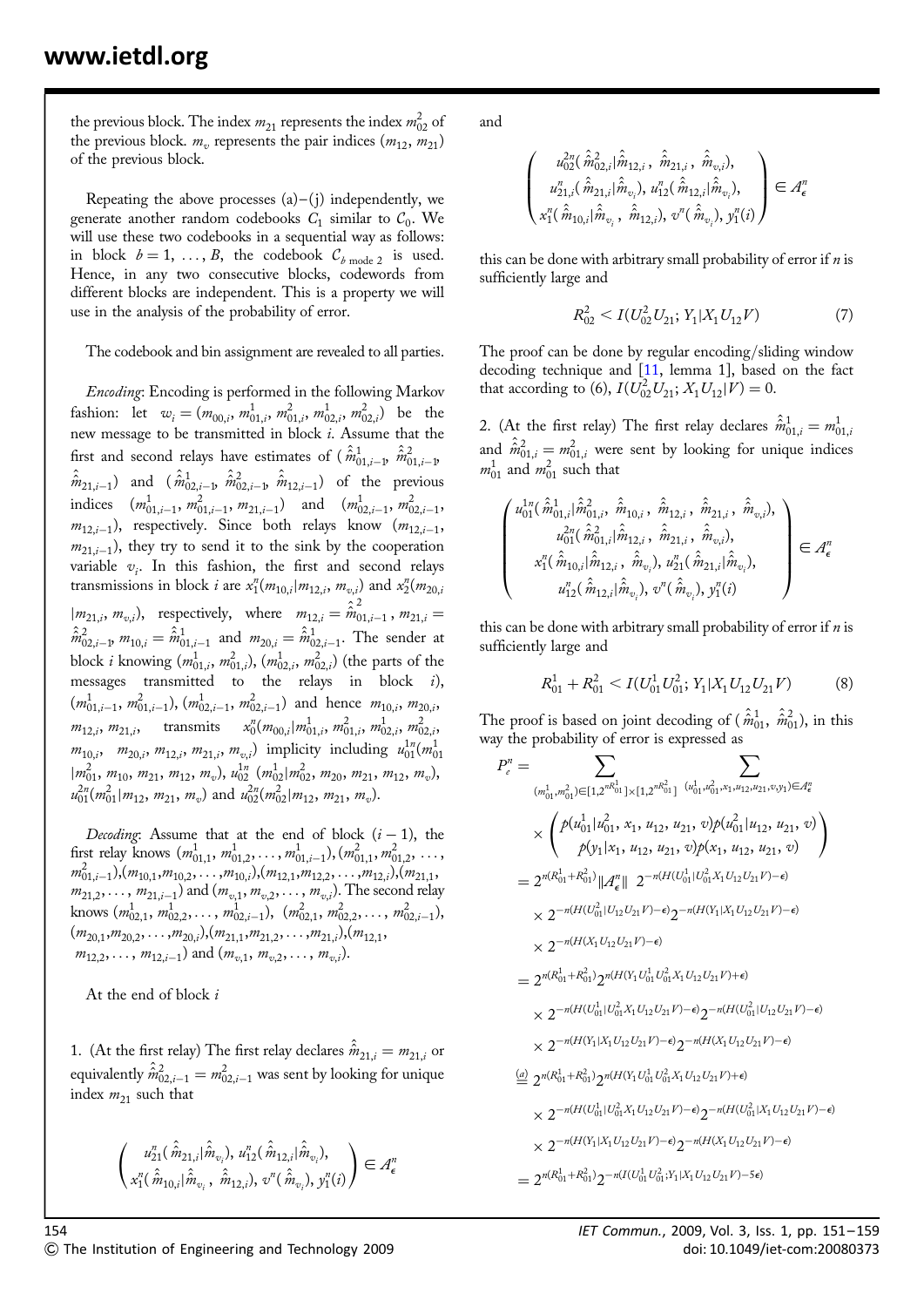where  $[1]$  follows from the fact that according to  $(6)$ ,  $I(U_{01}^2; X_1 | U_{12} U_{21} V) = 0$ . Since  $\epsilon > 0$  is arbitrary, (8) imply that  $P_e \to 0$  as  $n \to \infty$ .

3. (At the second relay) Because of the symmetry in the definition of codewords by the same argument as the previous step, the following rate region is obtained

$$
R_{01}^2 < I(U_{01}^2 U_{12}; Y_2 | X_2 U_{21} V) \tag{9}
$$

$$
R_{02}^1 + R_{02}^2 < I(U_{02}^1 U_{02}^2; Y_2 | X_2 U_{12} U_{21} V) \tag{10}
$$

4. (Jointly typical  $(u_{01}^{1n}, u_{01}^{2n}), (u_{02}^{1n}, u_{02}^{2n}))$  For each product bin  $[1, 2^{n(R_{01}^1+R_{01}^2)}] \times [1, 2^{n(R_{02}^1+R_{02}^2)}],$  jointly typical pair  $((u_{01}^{1n}, u_{01}^{2n}), (u_{02}^{1n}, u_{02}^{2n}))$  can be found if

$$
R_{01}^{1} + R_{01}^{2} + R_{02}^{1} + R_{02}^{2}
$$
  

$$
< (I(U_{01}^{1} U_{01}^{2}; Y_{1}|X_{1} U_{12} U_{21} V) + I(U_{02}^{1} U_{02}^{2}; Y_{2}|X_{2} U_{12} U_{21} V)
$$

$$
-I(U_{01}^{1} U_{01}^{2}; U_{02}^{1} U_{02}^{2}|X_{1} X_{2} U_{12} U_{21} V)
$$
\n(11)

The proof can be done based on product binning method as mentioned for the proof of Marton's rate region for broadcast channel in [15]. Recall that, given  $u_{12}^n$ ,  $u_{21}^n$ ,  $x_1^n$  and  $x_2^n$ , independent choices of  $(u_{01}^{1n}, u_{01}^{2n})$  and  $(u_{02}^{1n}, u_{02}^{2n})$  result in a jointly typical  $((u_{01}^{1n}, u_{01}^{2n}), (u_{02}^{1n}, u_{02}^{2n}))$  with probability  $2^{-nI(U_{01}^1 U_{01}^2;U_{02}^1 U_{02}^2 |X_1 X_2 U_{12} U_{21} V)}$ . Now according to (8) and (10), there are  $2^{n(I(U_{01}^1 U_{01}^2; Y_1 | X_1 U_{12} U_{21} V) - R_{01}^1 - R_{01}^2)}$ ,  $(u_{01}^{1n}, u_{01}^{2n})$ 's in any bin  $U_{01}^1 \times U_{01}^2$  and  $2^{n(I(U_{02}^1 U_{02}^2; Y_2 | X_2 U_{12} U_{21} V) - R_{02}^1 - R_{02}^2)}$ ,  $(u_{02}^{1n}, u_{02}^{2n})$ 's in any bin  $U_{02}^1 \times U_{02}^2$ . Thus, the expected number of jointly typical  $(u_{01}^{1n}, u_{01}^{2n}, u_{02}^{1n}, u_{02}^{2n})$  in a given product bin  $\mathcal{U}_{01}^1 \times \mathcal{U}_{02}^1 \times \mathcal{U}_{02}^1 \times \mathcal{U}_{02}^2$  is

$$
\begin{aligned} 2^{n(I(U_{01}^1U_{01}^2;Y_1|X_1U_{12}U_{21}V)-R_{01}^1-R_{01}^2)}\\ &\times 2^{n(I(U_{02}^1U_{02}^2;Y_2|X_2U_{12}U_{21}V)-R_{02}^1-R_{02}^2)}\\ &\times 2^{-nI(U_{01}^1U_{01}^2;U_{02}^1U_{02}^2|X_1X_2U_{12}U_{21}V)} \end{aligned}
$$

The desired jointly typical  $(u_{01}^{1n}, u_{01}^{2n}, u_{02}^{1n}, u_{02}^{2n})$  can be found if this expected number is much greater than 1, which follows if satisfies (11).

5. (Backward decoding at the destination) Assume that  $\hat{m}^2_{01,i}$ ,  $\hat{m}^2_{02,i}$ ,  $\hat{m}^2_{01,i-1}$  and  $\hat{m}^2_{02,i-1}$  have been decoded accurately. The sink determines  $\hat{m}^2_{01,i-2}$  and  $\hat{m}^2_{02,i-2}$  were sent such that

$$
\begin{pmatrix} u_{01}^{2n}(\hat{m}_{01,i}^{2}|\hat{m}_{12,i}, \hat{m}_{21,i}, \hat{m}_{v,i}), \\ u_{02}^{2n}(\hat{m}_{02,i}^{2}|\hat{m}_{12,i}, \hat{m}_{21,i}, \hat{m}_{v,i}), \\ u_{12}^{n}(\hat{m}_{12,i}|\hat{m}_{v,i}), \\ u_{21}^{n}(\hat{m}_{21,i}|\hat{m}_{v,i}), v^{n}(\hat{m}_{v,i}), y_{0}^{n}(i) \end{pmatrix} \in \mathcal{A}_{\epsilon}^{n}
$$
 (12)

where  $\hat{m}_{12,i} = \hat{m}_{01,i-1}^2$ ,  $\hat{m}_{21,i} = \hat{m}_{02,i-1}^2$  and  $\hat{m}_{v,i} \triangleq (\hat{m}_{01,i-2}^2,$  $\hat{m}^2_{0,2,i-2}$ ). This can be done with arbitrary small probability of error if  $n$  is sufficiently large and

$$
R_{01}^2 + R_{02}^2 < I(U_{01}^2 U_{02}^2 U_{12} U_{21} V; Y_0) \tag{13}
$$

6. (Backward decoding at the destination) By knowing  $\hat{m}_{v,i},\,\hat{m}_{12,i},\,\hat{m}_{21,i}^2,\,\hat{m}_{01,i}^2$  and  $\hat{m}_{02,i}^2$  and assuming that  $\hat{m}_{01,i}^1$  and  $\hat{m}^1_{02,i}$  have been decoded accurately, the sink determines  $\hat{m}^1_{01,i-1} = m^1_{01,i-1}$  and  $\hat{m}^1_{02,i-1} = m^1_{02,i-1}$  were sent such that

$$
\begin{pmatrix} u_{01}^{1n}(\hat{m}_{01,i}^1 | \hat{m}_{01,i}^2, \hat{m}_{10,i}, \hat{m}_{12,i}, \hat{m}_{21,i}, \hat{m}_{v,i}), \\ u_{02}^{1n}(\hat{m}_{02,i}^1 | \hat{m}_{02,i}^2, \hat{m}_{20,i}, \hat{m}_{12,i}, \hat{m}_{21,i}, \hat{m}_{v,i}), \\ x_1^n(\hat{m}_{10,i} | \hat{m}_{v_i}, \hat{m}_{12,i}), x_2^n(\hat{m}_{20,i} | \hat{m}_{v_i}, \hat{m}_{21,i}), \\ u_{01}^{2n}(\hat{m}_{01,i}^2 | \hat{m}_{12,i}, \hat{m}_{21,i}, \hat{m}_{v,i}), \\ u_{02}^{2n}(\hat{m}_{02,i}^2 | \hat{m}_{12,i}, \hat{m}_{21,i}, \hat{m}_{v,i}), \\ u_{12}^n(\hat{m}_{12,i} | \hat{m}_{v,i}), u_{21}^n(\hat{m}_{21,i} | \hat{m}_{v,i}), y_0^n(i) \end{pmatrix} \in \mathcal{A}_\epsilon^n
$$

where  $\hat{m}_{10,i} = \hat{m}^1_{01,i-1}$  and  $\hat{m}_{20,i} = \hat{m}^1_{02,i-1}.$  This can be done with arbitrary small probability of error if  $n$  is sufficiently large and

$$
R_{01}^1 < I(X_1 U_{01}^1; Y_0 | X_2 U_{02}^1, U_{01}^2 U_{02}^2 U_{12} U_{21} V) \tag{14}
$$

$$
R_{02}^1 < I(X_2 U_{02}^1; Y_0 | X_1 U_{01}^1, U_{01}^2 U_{02}^2 U_{12} U_{21} V) \tag{15}
$$

$$
R_{01}^1 + R_{02}^1 < I(X_1 X_2 U_{01}^1 U_{02}^1; Y_0 | U_{01}^2 U_{02}^2 U_{12} U_{21} V) \tag{16}
$$

The proof is the same as the proof of the capacity of the multiple access channel [16], based on the fact that according to (6),  $(X_1, U_{01}^1)$  and  $(X_2, U_{02}^1)$  are independent given  $(U_{01}^2 U_{02}^2 U_{12} U_{21} V)$ .

7. (At the destination) Knowing By knowing  $\hat{m}_{v,i}$ ,  $\hat{m}_{12,i}$ ,  $\hat{m}_{21,i}^2$ ,  $\hat{m}_{01,i}^2$ ,  $\hat{m}_{02,i}^1$ ,  $\hat{m}_{02,i}^1$ ,  $\hat{m}_{02,i}^1$ , the sink declares  $\hat{m}_{00,i} = m_{00,i}$  is sent if it is a unique index  $m_{00,i}$  such that

$$
\begin{pmatrix} x_0^n(\hat{m}_{00,i}|\hat{m}_{01,i}^1, \hat{m}_{01,i}^2, \hat{m}_{02,i}^1, \hat{m}_{02,i}^2, \hat{m}_{10,i}, \hat{m}_{20,i}, \\ \hat{m}_{12,i}, \hat{m}_{21,i}, \hat{m}_{21,i}, \hat{m}_{20,i}, \\ u_{01}^{1n}(\hat{m}_{01,i}^1|\hat{m}_{01,i}^2, \hat{m}_{10,i}, \hat{m}_{12,i}, \hat{m}_{21,i}, \hat{m}_{v,i}), \\ u_{02}^{1n}(\hat{m}_{02,i}^1|\hat{m}_{02,i}^2, \hat{m}_{20,i}, \hat{m}_{12,i}, \hat{m}_{21,i}, \hat{m}_{v,i}), \\ x_1^n(\hat{m}_{10,i}|\hat{m}_{v_i}, \hat{m}_{12,i}), x_2^n(\hat{m}_{20,i}|\hat{m}_{v_i}, \hat{m}_{21,i}), \\ u_{01}^{2n}(\hat{m}_{01,i}^2|\hat{m}_{12,i}, \hat{m}_{21,i}, \hat{m}_{v,i}), \\ u_{12}^{2n}(\hat{m}_{02,i}^2|\hat{m}_{12,i}, \hat{m}_{21,i}, \hat{m}_{v,i}), \\ u_{12}^n(\hat{m}_{12,i}|\hat{m}_{v_i}), u_{21}^n(\hat{m}_{21,i}|\hat{m}_{v_i}), v^n(\hat{m}_{v_i}), y_0^n(i) \end{pmatrix} \in \mathcal{A}_\epsilon^n
$$

This can be done with arbitrary small probability of error if  $n$ is sufficiently large and

$$
R_{00} < I(X_0; Y_0 | X_1 X_2 U_{01}^1 U_{02}^1 U_{02}^2 U_{12} U_{12} U_{21} V) \tag{17}
$$

From the above constraints, we obtain the following results.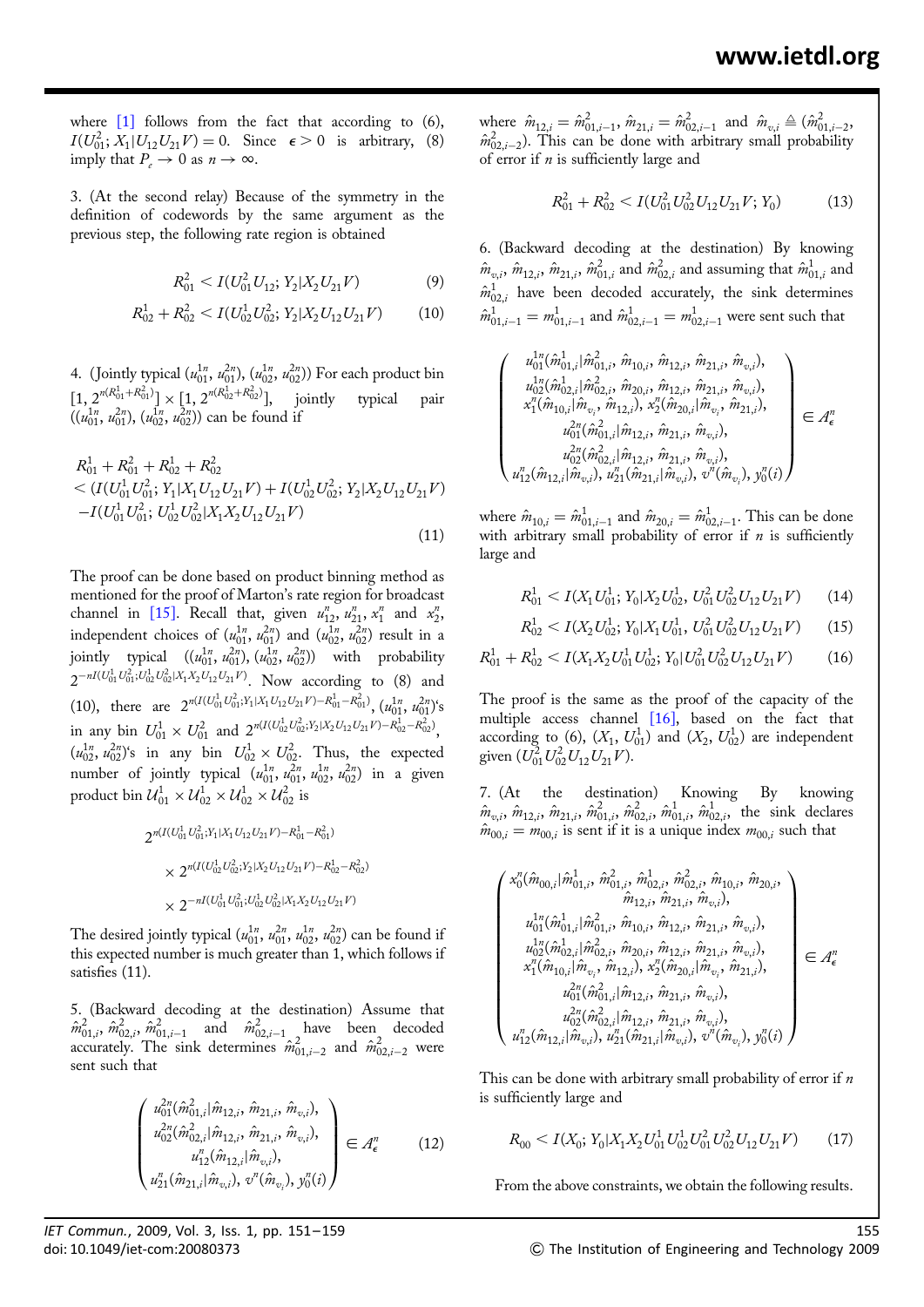Equations  $(2)$ ,  $(5)$ ,  $(13)$ ,  $(16)$  and  $(17)$  results the first term of (1).

Equations (3), (5), (7), (8), (15) and (17) results the second term of  $(1)$ .

Equations  $(4)$ ,  $(5)$ ,  $(9)$ ,  $(10)$ ,  $(14)$  and  $(17)$  results the third term of  $(1)$ .

Equations  $(4)$ ,  $(9)$ ,  $(7)$ ,  $(11)$  and  $(17)$  results the forth term of (1).

Equations  $(5)$ ,  $(11)$  and  $(17)$  results the fifth term of  $(1)$ .

This completes the proof of Theorem 1.  $\Box$ 

*Remark*: 1. By substituting  $U_{01}^1 = U_{01}^2 = X_0, U_{12} = X_0$  $X_1, V = X_2$  and  $U_{02}^1 = U_{02}^2 = U_{21} = 0$  in (1), the proposed rate in [7], the best proposed rate until now based on decode-and-forward method, is obtained as follows

$$
C \geq \sup_{p(x_0, x_1, x_2)} \min\{I(X_0X_1X_2; Y_0), I(X_0X_1; Y_2|X_2),\
$$

$$
I(X_0; Y_1|X_1X_2)\}
$$
(18)

## 3 A class of semi-deterministic relay network

In this section, we first give a review of Aref network, then we introduce a generalisation of Aref network named semideterministic relay networks with no interference at the relays. We show that the capacity of such relay networks is obtained using the proposed achievable rate of previous section (1), that is, it coincides the max flow min cut upper bound.

#### 3.1 Deterministic relay network with no interference

A discrete memoryless relay network is called deterministic if the output of each branch is a deterministic function of its input. Specifically, there exist functions  $h_i(.)$  such that

$$
h_j: \mathcal{X}_0 \times \cdots \times \mathcal{X}_N \to \mathcal{Y}_j, \quad 0 \le j \le N
$$

The sink symbol  $y_0 = b_0(x_0, \ldots, x_N)$ , and the relay symbols  $y_j = b_j(x_0, \ldots, x_N)$ ,  $1 \le j \le N$ , is deterministically related to the senders symbols  $(x_0, \ldots, x_N)$ .

A deterministic relay network with no interference, e.g. Aref network, is depicted in Fig. 2, in which  $y_{ii} = b_{ii}(x_i)$ ,  $i \neq j$ (except for  $i = j = 0$ ) is the received signal at the *j*th node corresponding to the ith node sender. In general, each node receives N signals [the sink receives  $(N + 1)$  signals], i.e.

$$
y_j \triangleq (y_{0j}, \dots, y_{kj}, \dots, y_{Nj}), \quad 0 \leq j \leq N, \quad k \neq j,
$$
  
(except for  $k = j = 0$ )



Figure 2 Deterministic relay networks with no interference  $[4]$ 

is a vector with  $N$  entries which show the received signals at the jth node.

Aref determined the unicast capacity of the above networks by showing that a protocol that uses binning [17, Sec. 15.4] at the physical layer and routing at the network layer achieves an information-theoretic cut-set bound [17, Sec. 15.10] that generalises the usual cut-set bound of networking theory. Aref proved the following theorem with  $N = 2$  and generalised the formulation to the network with N intermediate nodes.

Theorem 2  $[4 \text{ Sec. } 3.5]$ : For the network depicted in Fig. 2, the capacity is given by

$$
C = \sup_{p(x_0)p(x_1)p(x_2)} \min\{H(Y_{00}, Y_{01}, Y_{02}),
$$
  

$$
H(Y_{00}, Y_{01}) + H(Y_{20}, Y_{21}), H(Y_{00}, Y_{02}) + H(Y_{10}, Y_{12}),
$$
  

$$
H(Y_{00}) + H(Y_{10}) + H(Y_{20})\}
$$
(19)

In Aref networks, the communication between different nodes is done through physically separated channels (wires). This means that the communication between two particular nodes does not affect the communication between others. In this setup, the maximum achievable rate is given by the minimum cut-capacity over all cuts separating the source nodes and a destination node. Because of the special structure of wireline networks, the cut-capacity for any cut is equal to the sum of the capacities of the channels crossing the cut.

#### 3.2 Semi-deterministic relay networks with no interference at the relays

In this section we define an alternation of Aref networks. It has the following differences with Aref networks.

• The channels at the multiple access side of the network are not deterministic.

•  $Y_{01}$  and  $Y_{02}$  in the defined network are deterministic functions not only of  $X_0$ , but also of their outputs, i.e.  $Y_{0i} = b_{0i}(x_0, x_i)$  for  $i = 1, 2$ .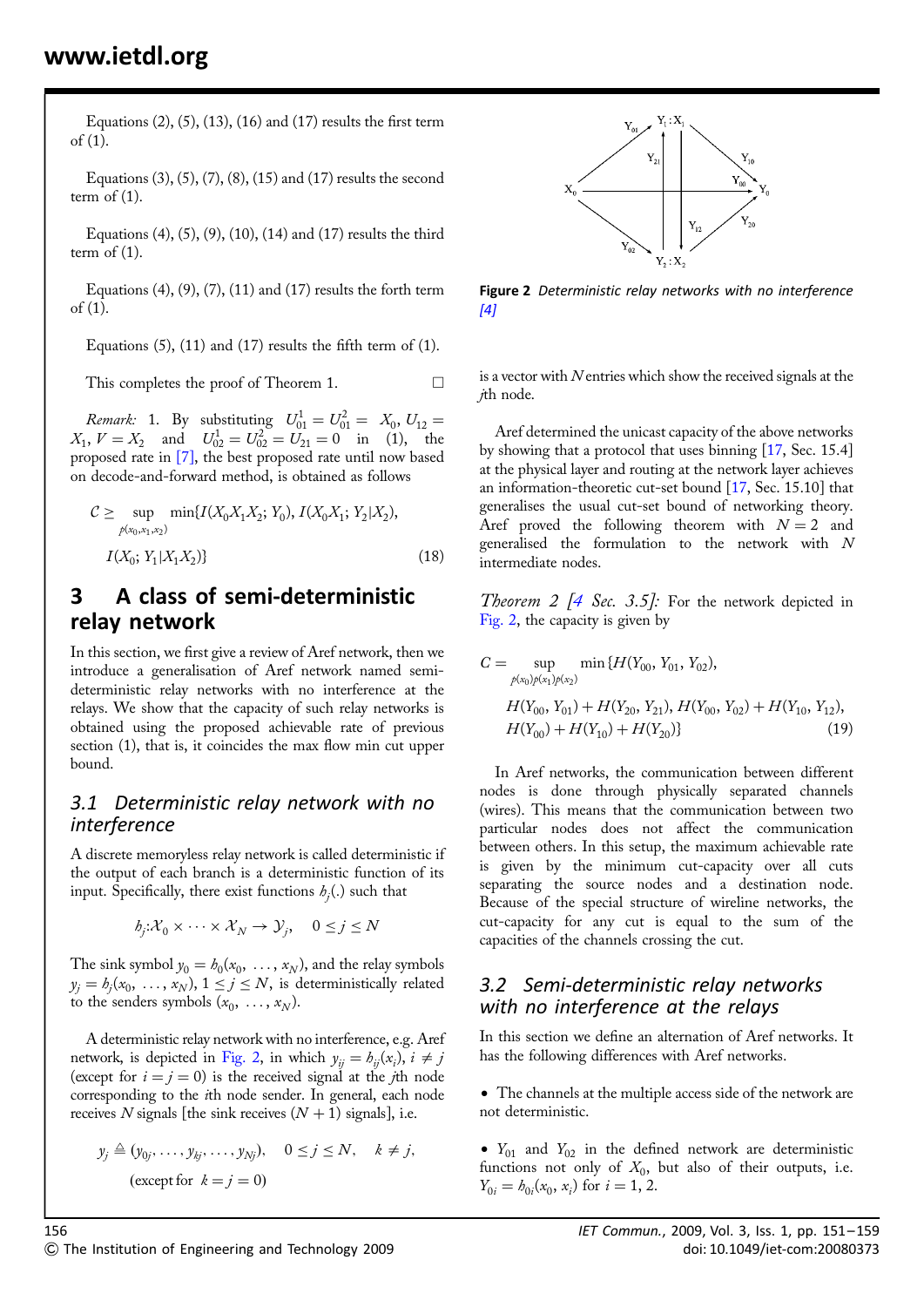

Figure 3 Semi deterministic relay networks with no interference at the relays

- The assumption of no interferencing is relaxed at the sink.
- Only the relay inputs are assumed independent.

Consider the network of Fig. 3, in which

$$
Y_{12} = b_{12}(x_1), Y_{21} = b_{21}(x_2), Y_{01} = b_{01}(x_0, x_1),
$$
  
\n
$$
Y_{02} = b_{02}(x_0, x_2)
$$
\n(20)

where  $h_{12}$ ,  $h_{21}$ ,  $h_{01}$  and  $h_{02}$  are deterministic functions. In this figure, random links are shown with dash lines.

We name this network as semi-deterministic relay network with no interference at the relays. Next, we prove the capacity of this network.

Theorem 3: The capacity of semi-deterministic relay network shown in Fig. 3 is given by

$$
C = \sup_{\rho(x_0|x_1,x_2)} \min_{\rho(x_1)} \{I(X_0X_1X_2; Y_0),
$$
  
\n
$$
H(Y_{01}Y_{21}|X_1) + I(X_0X_2; Y_0|X_1Y_{01}Y_{21}),
$$
  
\n
$$
H(Y_{02}Y_{12}|X_2) + I(X_0X_1; Y_0|X_2Y_{02}Y_{12}),
$$
  
\n
$$
H(Y_{01}Y_{02}|X_1X_2) + I(X_0; Y_0|Y_{01}Y_{02}X_1X_2)\}
$$
\n(21)

Proof: The proof of achievability part of this theorem follows by replacing  $U_{01}^1 = Y_{01}$ ,  $U_{02}^1 = Y_{02}$ ,  $U_{01}^2 = U_{02}^2 = 0$ ,  $U_{12} =$  $Y_{12}$  and  $U_{21} = Y_{21}$  and  $V = 0$  in (1) and by respect to (20), (6) reduces to

$$
p(x_0, x_1, x_2, y_{01}, y_{02}, y_{12}, y_{21}) = p(x_0|y_{01}, y_{02}, x_1, x_2, y_{12}, y_{21})
$$
  
\n
$$
p(y_{01}|x_1, y_{12}, y_{21})p(y_{02}|x_2, y_{12}, y_{21})p(x_1)p(x_2)
$$
  
\n(22)

and the following are true.

$$
I(U_{01}^1 U_{01}^2; Y_1 | X_1 U_{12} U_{21} V) + I(U_{02}^2 U_{21}; Y_1 | X_1 U_{12} V) + I(X_0 X_2; Y_0 | X_1 U_{01}^1 U_{01}^2 U_{02}^2 U_{12} U_{21} V)
$$

$$
= I(Y_{01}; Y_{01}Y_{21}|X_1Y_{12}Y_{21}) + I(Y_{21}; Y_{01}Y_{21}|X_1Y_{12})
$$
  
+  $I(X_0X_2; Y_0|X_1Y_{01}Y_{12}Y_{21})$   
=  $H(Y_{01}Y_{21}|X_1Y_{12}) + I(X_0X_2; Y_0|X_1Y_{01}Y_{21})$  (23)  
 $I(U_{01}^1U_{01}^2; Y_1|X_1U_{12}U_{21}V) + I(U_{02}^1U_{02}^2; Y_2|X_2U_{12}U_{21}V)$   
-  $I(U_{01}^1U_{01}^2; U_{02}^1U_{02}^2|X_1X_2U_{12}U_{21}V)$   
+  $I(X_0; Y_0|X_1X_2U_{01}^1U_{02}^1U_{02}^2U_{12}U_{21}V)$ ]  
=  $I(Y_{01}; Y_{01}Y_{21}|X_1Y_{12}Y_{21}) + I(Y_{02}; Y_{02}Y_{12}|X_2Y_{12}Y_{21})$   
-  $I(Y_{01}; Y_{02}|X_1X_2Y_{12}Y_{21})$   
+  $I(X_0; Y_0|X_1X_2Y_{12}Y_{21})$   
=  $H(Y_{01}|X_1Y_{12}Y_{21}) + H(Y_{02}|X_2Y_{12}Y_{21})$   
-  $I(Y_{01}; Y_{02}|X_1X_2Y_{12}Y_{21})$   
-  $I(Y_{01}; Y_{02}|X_1X_2Y_{12}Y_{21})$   
+  $I(X_0; Y_0|X_1X_2Y_{12}Y_{21})$   
+  $I(X_0; Y_0|X_1X_2Y_{12}Y_{21})$  (24)

$$
\stackrel{\text{(ii)}}{=} H(Y_{01}|X_1Y_{12}Y_{21}X_2) + H(Y_{02}|X_2Y_{12}Y_{21}X_1) \n- I(Y_{01}; Y_{02}|X_1X_2Y_{12}Y_{21}) \n+ I(X_0; Y_0|X_1X_2Y_{01}Y_{02}Y_{12}Y_{21}) \n= H(Y_{01}Y_{02}|X_1X_2) + I(X_0; Y_0|X_1X_2Y_{01}Y_{02}) \nI(U_{02}^2U_{21}; Y_1|X_1U_{12}V) + I(U_{01}^2U_{12}; Y_2|X_2U_{21}V) \n+ I(X_0X_1X_2; Y_0|U_{01}^2U_{02}^2U_{12}U_{21}V) \n= I(Y_{21}; Y_{01}Y_{21}|X_1Y_{12}) + I(Y_{12}; Y_{02}Y_{12}|X_2Y_{21})
$$

$$
+I(X_0X_1X_2; Y_0|Y_{12}Y_{21})
$$
  
=  $H(Y_{21}|X_1Y_{12}) + H(Y_{12}|X_2Y_{21})$   
+ $I(X_0X_1X_2; Y_0|Y_{12}Y_{21})$  (25)

$$
\begin{aligned}\n\stackrel{(b)}{=} H(Y_{21}) + H(Y_{12}) + I(X_0X_1X_2; Y_0|Y_{12}Y_{21}) \\
&= H(Y_{21}) + H(Y_{12}) + H(Y_0|Y_{12}Y_{21}) - H(Y_0|X_0X_1X_2) \\
&= H(Y_0Y_{12}Y_{21}) - H(Y_0|X_0X_1X_2) \\
&= H(Y_{12}Y_{21}|Y_0) + I(X_0X_1X_2; Y_0)\n\end{aligned}
$$

where (a) follows from the fact that according to  $(22)$ , it is concluded that given  $(X_1, Y_{21})$ ,  $Y_{01}$  and  $X_2$  are independent and given  $(X_2, Y_{12}), Y_{02}$  and  $X_1$  are independent. (b) follows from the fact that  $X_1$  and  $X_2$  are dependent.

From the above constraints, it is observed that (25) is greater than the first term of (1), thus it is omitted. Equation (23) results the second term of (21). Equation (24) results the fourth term of (21). Because of the symmetry of the network, by the same argument as (23), the third term of (21) is resulted from the third term of (1).

The converse part of this theorem follows from max-flow min-cut theorem. For the network with two relay this bound reduces to

$$
C \leq \sup_{p(x_0, x_1, x_2)} \min \{ I(X_0 X_1 X_2; Y_0), I(X_0; Y_0 Y_1 Y_2 | X_1 X_2),
$$

$$
I(X_0 X_1; Y_0 Y_2 | X_2), I(X_0 X_2; Y_0 Y_1 | X_1) \}
$$
(26)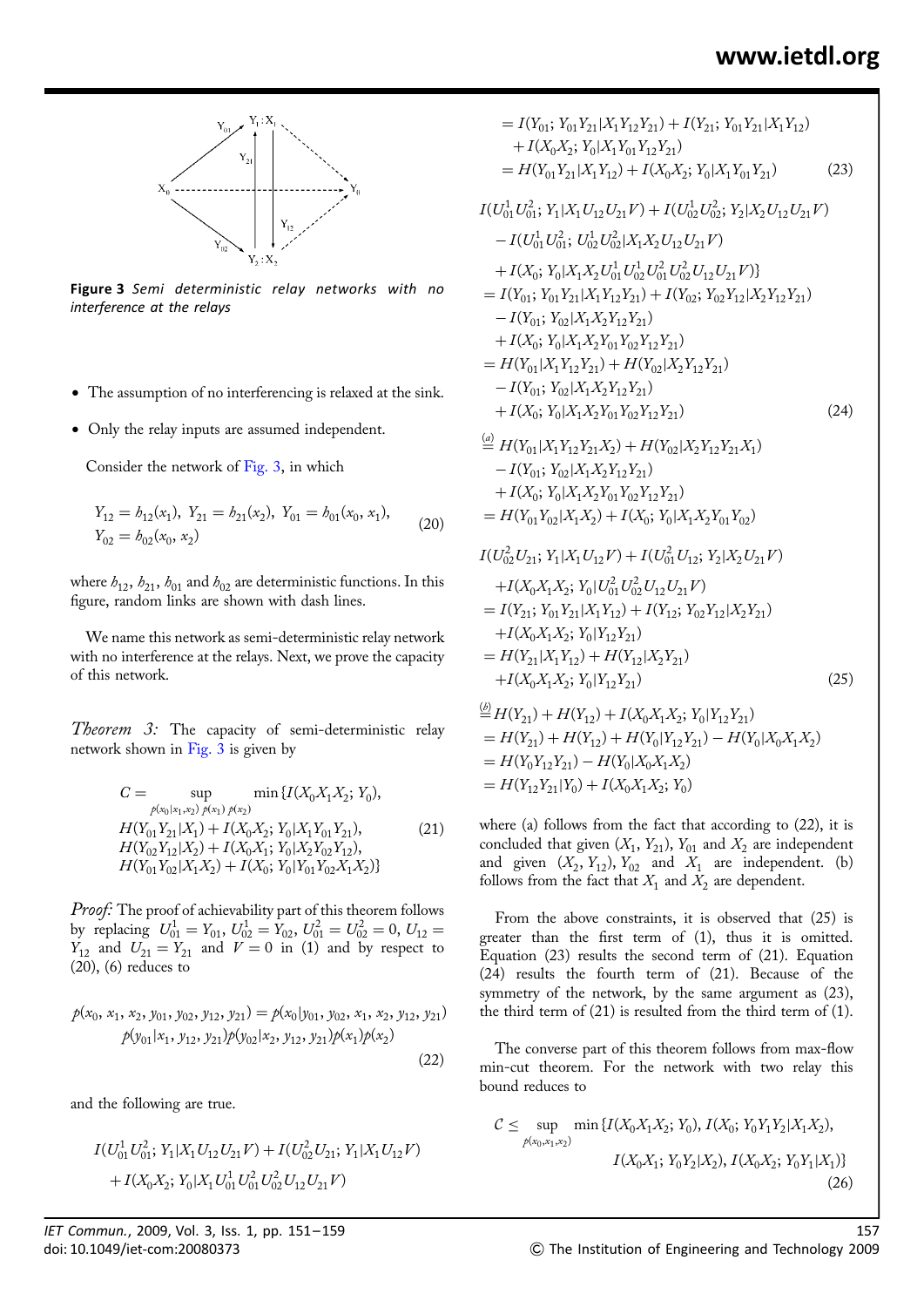with respect to  $(20)$  and  $(26)$ , the following are true.

$$
I(X_0; Y_0Y_1Y_2|X_1X_2) \stackrel{(a)}{=} I(X_0; Y_1Y_2|X_1X_2)
$$
  
+  $I(X_0; Y_0|X_1X_2Y_1Y_2)$   

$$
\stackrel{(b)}{=} H(Y_1Y_2|X_1X_2)
$$
  
+  $I(X_0; Y_0|Y_1Y_2X_1X_2)$   

$$
\stackrel{(c)}{=} H(Y_{01}Y_{02}|X_1X_2)
$$
  
+  $I(X_0; Y_0|Y_{01}Y_{02}X_1X_2)$   
 $I(X_0X_2; Y_0Y_1|X_1) \stackrel{(d)}{=} I(X_0X_2; Y_1|X_1)$   
+  $I(X_0X_2; Y_0|X_1Y_1)$   

$$
\stackrel{(e)}{=} H(Y_{01}Y_{21}|X_1)
$$
  
+  $I(X_0X_2; Y_0|X_1Y_{01}Y_{21})$ 

Because of the symmetry of the network, by the same reason as previously we have,

 $I(X_0X_1; Y_0Y_2|X_2) = H(Y_{02}Y_{12}|X_2) + I(X_0X_1; Y_0|X_2Y_{02}Y_{12})$ 

where (a) and (d) follow from the chain rule for information.  $(b)$ ,  $(c)$  and  $(e)$  follows from  $(20)$ .

This completes the proof of Theorem 3.  $\Box$ 

The application of Aref network is very well understood in network coding that considers the networks with deterministic links. The application of 'semi-deterministic relay networks with no interference at the relays and independent relay inputs' is in the relay networks that consist of both deterministic and non-deterministic links (wire-line and wireless links). The concept of no interferencing can be applied to the wireless scenarios in which the relays cannot send and receive in the same frequency band.

# 4 Conclusion

In this paper, we have derived a new achievable rate for two-relay networks based on symmetric relaying and partial decoding, in which, each relay can partially decode the message of the other relay and the source message. This concept can be applied to the relay networks such as Aref network in which no priorities are considered for any of the relays over the others in receiving the message of the source and the message of the other relays. The strategy make use of new techniques such as random binning [15], regular encoding/sliding window decoding [7] and regular encoding/backward decoding [16]. Based on the proposed achievable rate, we obtain the capacity of a generalisation of Aref networks called semi-deterministic relay networks with no interference at the relays and independent relay inputs. This is a timely subject, given the current interest in relay channels and network coding.

# 5 Acknowledgments

This work was supported by Iranian National Science Foundation (INSF) under contract no. 84,5193-2006 and International Telecommunication Research Center (ITRC) under contract no. 500/1892. The material of this paper was presented in part at the IEEE International Symposium on Information Theory, Toronto, Ontario, 6 – 11 July 2008.

## 6 References

[1] VAN DER MEULEN E.C.: 'Three terminal communication channels', Adv. Appl. Probab., 1971, 3, pp. 120-154

[2] COVER T.M., EL GAMAL A.: 'Capacity theorems for the relay channel', IEEE Trans. Inf. Theory, 1979, IT-25, (5), pp. 572– 584

[3] EL GAMAL A., AREF M.: 'The capacity of the semideterministic relay channel', IEEE Trans. Inf. Theory, 1982, IT-28, (3), p. 536

[4] AREF M.R.: 'Information flow in relay networks', PhD dissertation, Stanford University, 1980

[5] EL GAMAL A., ZAHEDI S.: 'Capacity of relay channels with orthogonal components', IEEE Trans. Inform. Theory, 2005, 51, (5), pp. 1815– 1817

[6] RATNAKAR N., KRAMER G.: 'The multicast capacity of deterministic relay networks with no interference', IEEE Trans. Inf. Theory, 2006, 52, (6), pp. 2425– 2432

[7] XIE L.L., KUMAR P.R.: 'An achievable rate for the multiplelevel relay channel', IEEE Trans. Inf. Theory, 2005, 51, (4), pp. 1348– 1358

[8] KRAMER G., GASTPAR M., GUPTA P.: 'Cooperative strategies and capacity theorems for relay networks', IEEE Trans. Inf. Theory, 2005, 51, (9), pp. 3037-3063

[9] GHABELI L., AREF M.R.: 'A new achievable rate and the capacity of a class of semi-deterministic relay networks', IEEE Int. Symp. Inf. Theory, 2007, pp. 281– 285

[10] GHABELI L., AREF M.R.: 'A new achievable rate and the capacity of some classes of multilevel relay network', EURASIP J. Wireless Commun. Netw., 2008, Article ID: 135857, p. 10, doi:10.1155/2008/135857

[11] ROST P., FETTWEIS G.: 'Analysis of a mixed strategy for multiple relay networks', IEEE Trans. Inform. Theory, To be published